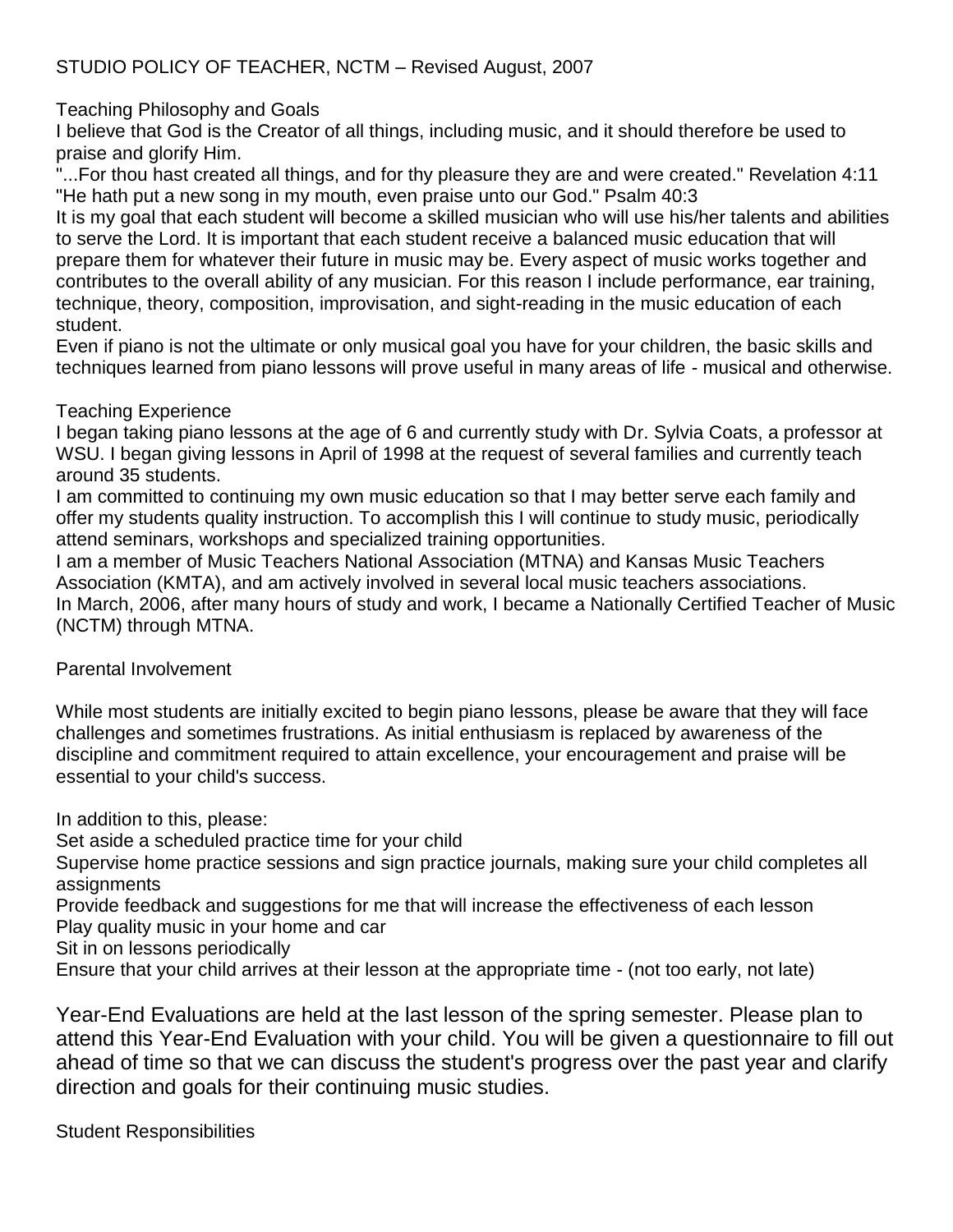Complete daily practice and accurately record it in practice journal Be prepared for lesson (with all books and completed theory or other projects) Keep fingernails trimmed short (should not extend past the end of the finger) to ensure proper hand position and good technique Wash hands before each lesson

## **Practicing**

Students who establish good practice habits from the beginning will progress more rapidly and find piano practice and lessons more enjoyable. The amount of time required for good quality practice will vary depending on the student's age and playing level. More importantly, however, is that practice is done on a consistent daily basis with a clear goal in mind. Specific practice assignments are given each week and all practicing must be recorded by the student in their Practice Journal and signed by a parent.

In the event that daily practice is not being completed, I will work with the student (and parent, if necessary) to determine the cause and possible solutions.

Studio Enrollment and Fees

Returning students must turn in completed enrollment forms by August 1, along with their nonrefundable \$50 enrollment fee, to reserve their spot in the studio for the following year. This fee will cover the cost of the Assignment Book/Practice Journal and will be used to purchase music books for that student.

Lesson slots not reserved by August 1 will be made available to new students.

The lesson fee is \$ a month per student regardless of the number of lessons that month. This fee includes weekly 45-minute private lessons and participation in any of the elective group classes and studio recitals offered throughout the year.

The schedule for each semester, including weeks that there will be no lessons, is posted on the website and included in the September newsletter mailing each year.

The schedule is structured to allow for one additional week of no lessons each semester. This may be scheduled at Natalie's discretion. In the event that such a week is not scheduled, the student will benefit from an extra lesson that semester.

Payment is due by the 10th of the month. A late fee of \$15 will be assessed for payments not received by the 10th.

#### Missed Lessons

If your child becomes sick or is otherwise not able to attend their lesson, please call me as soon as possible because I schedule each day based on the assumption that every student will attend. Cancelled lesson spots in a given week will be made available to other students for make-up lessons.

If I am ever unable to give your child a lesson due to an unforeseen circumstance or sickness, I will notify you as soon as possible.

Obtaining Books and Other Necessary Supplies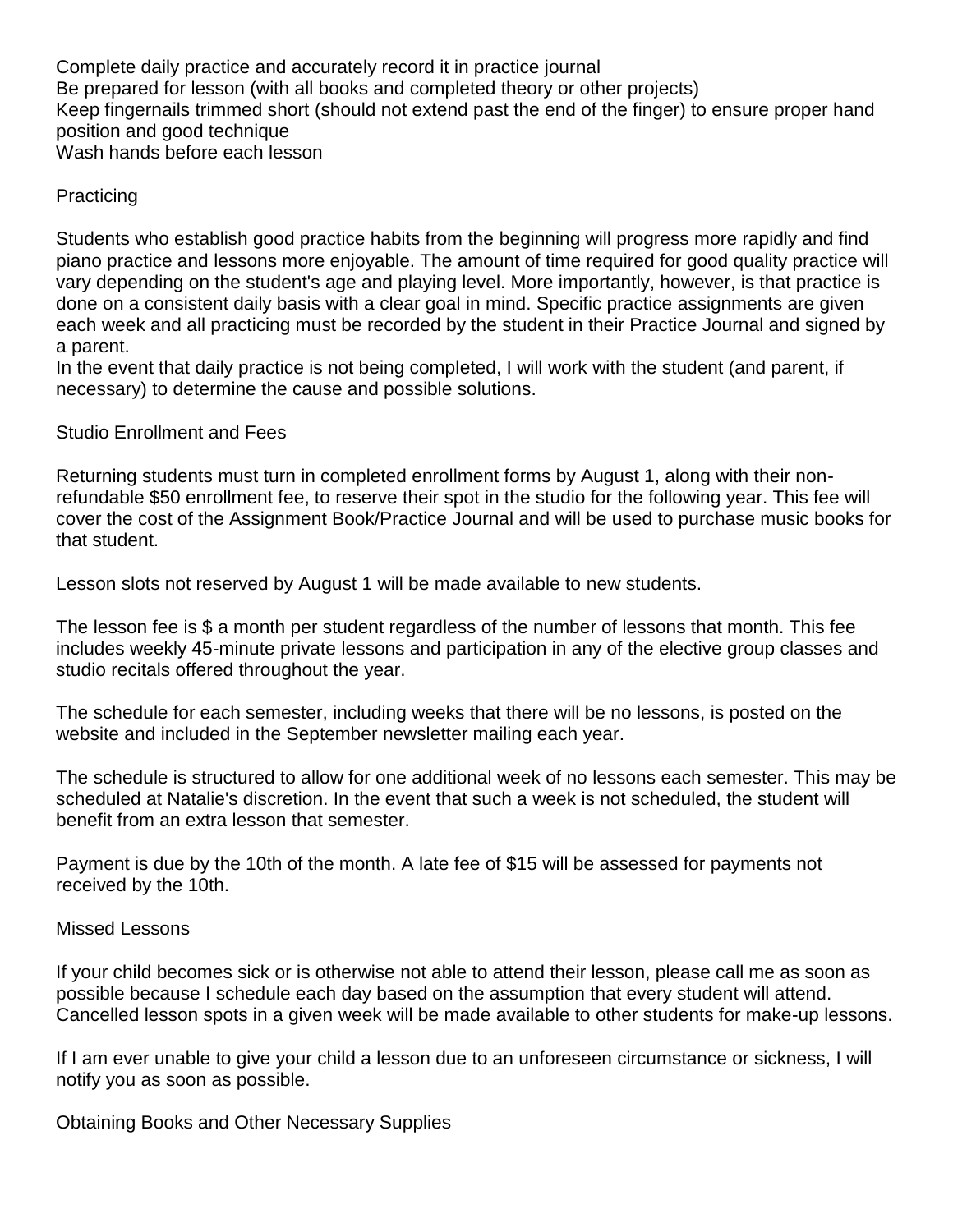Piano Books - Your child will need 2-3 new books (\$7-\$10 ea.) approximately every six months, depending on their progress. They may also need supplemental books at various intervals throughout the year. Generally, I will purchase the books and deduct the amount from the Studio Enrollment Fee. In the event that the cost of books exceed the amount in the student's account, you will be billed for any additional books.

Metronome - If you do not already own one, you will need to purchase a metronome (approximately \$40) within the first month of lessons.

Practice Journal/Assignment Book - In September of each year students will receive a Practice Journal/Assignment Book that corresponds with our theme for the year. The cost of this book is included in the studio enrollment fee.

#### The Piano

You must have a piano or full-sized keyboard (88 keys) in your home. A piano is strongly recommended as nothing can take the place of its touch and sound.

A piano should be tuned at least once a year. I recommend Joe Wisner as a piano tuner/technician. Let me know if you are interested and I will give you contact information for him.

The piano should be located in a well-lit place that allows practicing to be done with as few distractions as possible.

#### At the Studio

Students who remain at the house when it is not their lesson time should stay in the studio area. They may bring their own books or schoolwork or make use of music-related activities I have available.

#### Group Classes

Group classes are offered throughout the year as an elective in which students may choose to participate in addition to their regular private lessons. (A description of current group classes being offered may be obtained upon request.) A few of the benefits of these classes are:

Different musical skills are incorporated that require more time than a typical individual piano lesson allows.

Your child will meet others who are striving toward similar musical goals, and they can encourage and inspire one another to pursue excellence.

The students will see how music can be interesting and fun by participating in group games and activities.

Some lessons/techniques are absorbed more easily and quickly in a group and some students are especially motivated to learn when in a group.

Students will gain valuable performance experience in a low-pressured atmosphere.

Recitals and Performance Opportunities